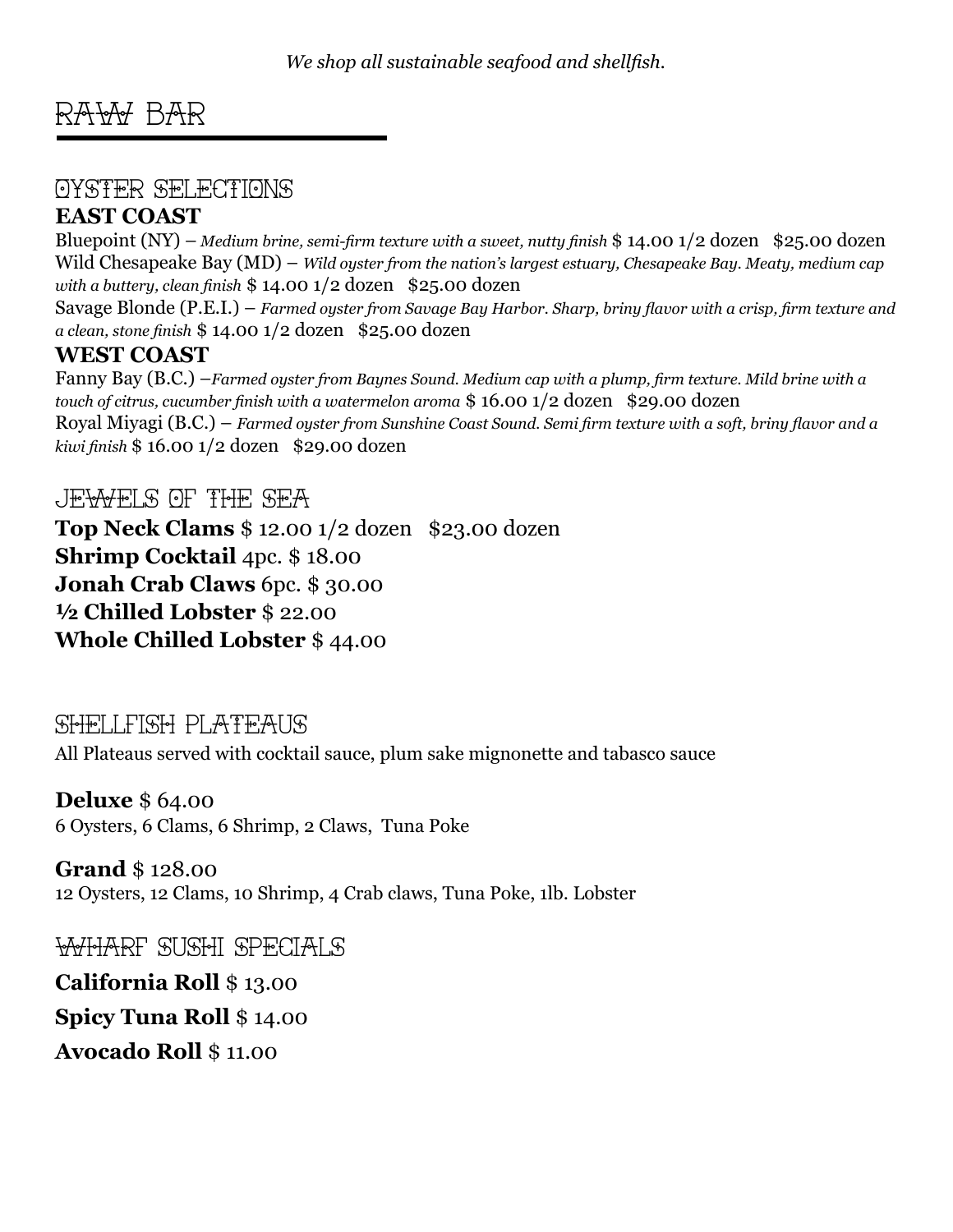**Tuna, Mango and Avocado Tartare** \$ 19.00 Sushi grade Tuna, Coconut Amino, Lemon, Black Sesame Seeds and Wonton Crackers

> **Kung Pao Cauliflower** \$ 15.00 Roasted Peanuts and Scallions

**Fried Calamari** \$ 15.00 Peppadews, Arugula, Sweet Chili Glaze, Garlic Chips

> **Fried Risotto Cake** \$ 14.00 Three Vegetable Salad

**Seared Crab Cake** \$ 21.00 Remoulade Sauce, Tomato Salsa, Fried Capers

> **Steamed Native Clams** \$ 16.00 Top Necks, Garlic, Lemon broth

**Fried Brussel Sprouts** \$ 14.00 Bacon, Spicy Maple- Chili Sauce

 **Mussels Frites** \$ 15.00 Spicy Marinara OR Lemon, Garlic and White Wine

#### **House Made Fried Mozzarella Triangles** \$ 13.00

## SOUPS and salads

#### **New England Clam Chowder** \$ 8.00

**Mixed Greens Salad** \$ 9.00 Baby Green, Marinated Heirloom Tomatoes, Peppadews, Cucumbers, Balsamic Vinaigrette

**Wedge Salad** \$ 15.00

Iceberg Lettuce, Applewood Smoked Bacon, Tomatoes, Bleu Cheese, Fried Shallots, Chive Oil

**New Jersey "Street" Corn Caesar Salad** \$ 16.00

Romaine Lettuce, Baby Kale, Roasted Corn, Mini Cherry Tomatoes, Toasted Pumpkin Seeds, Cotija Cheese and Cilantro Caesar Dressing

**Burrata Salad** \$ 17.00 Rocket Arugula, Red and Yellow Oven Roasted Tomatoes, Balsamic Drizzle and Basil Oil

#### **Peach, Strawberry and Arugula Salad** \$ 16.00

Peppadews, Goat Cheese, Pistachios, Sweet Poppy Seed Vinaigrette

*Add Ons to our Salads: Grilled/Blackened Chicken Breast \$9.00 Grilled/Blackened Shrimp \$12.00 • Grilled Salmon \$16.00*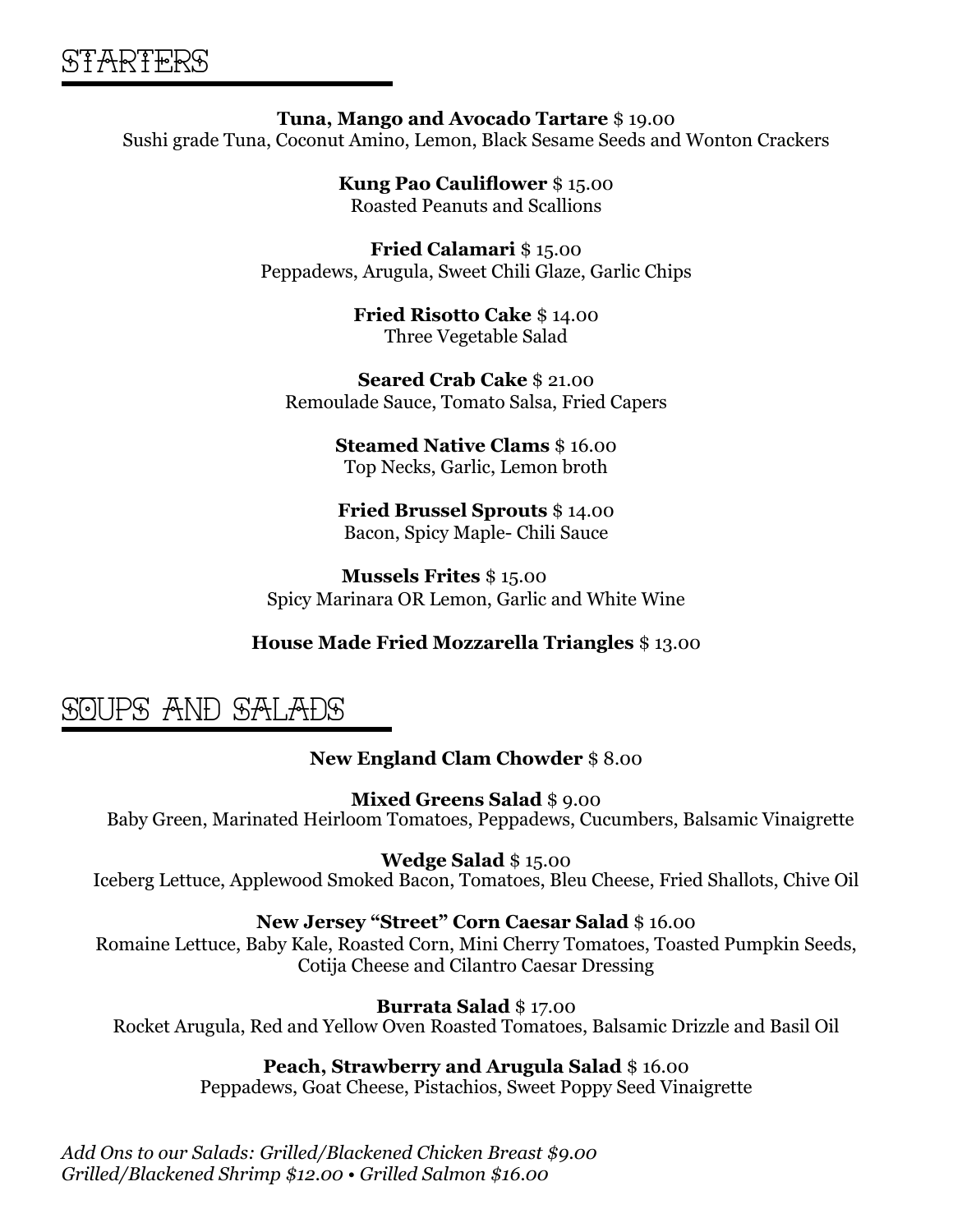## WHARF SPECIALITIES

## **Islandic Cod with Miso-Yuzu Glaze** \$ 35.00

Udon Noodle and Baby Bok Choy Fry

#### **Crab and Ritz Stuffed Shrimp** \$ 36.00

Newburgh Sauce and Asparagus Risotto

**Lobster Ravioli** \$ 36.00 Brandy Cream with Corn, Lobster and Burrata

## **Grilled Swordfish** \$ 34.00

Whipped Potatoes, Spinach, Tomatoes and Lemon

**Seared Scallops** \$ 38.00 Lemon Caper Sauce, Creamy Mushroom Risotto

## **Creamy Vodka Shrimp and Scallops** \$35.00

Plum Tomato and Cream served over Penne Pasta

## **Seafood Risotto** \$ 37.00

Shrimp and Scallops served with Creamy Lobster Risotto

## **Shrimp Scampi** \$ 28.00

Shrimp tossed in a White Wine, Garlic, Lemon Butter Sauce served over Linguini

## **Salmon Oscar** \$ 35.00

Filet of Salmon topped with Lump Crab Meat and Hollandaise Sauce served with Mashed Potatoes and Asparagus

# WHARF CLASSICS

Broiled Wharf Classics served with Rice and Haricot Vert Fried Wharf Classics served with French Fries and Cole Slaw

**Crab Cakes** \$ 37.00

**Fried Gulf Shrimp** \$ 28.00

**Broiled or Fried Flounder** \$ 29.00

## **Broiled or Fried Seafood Combo** \$ 35.00

**Chicken Parmesan with Linguine Marinara** \$ 24.00